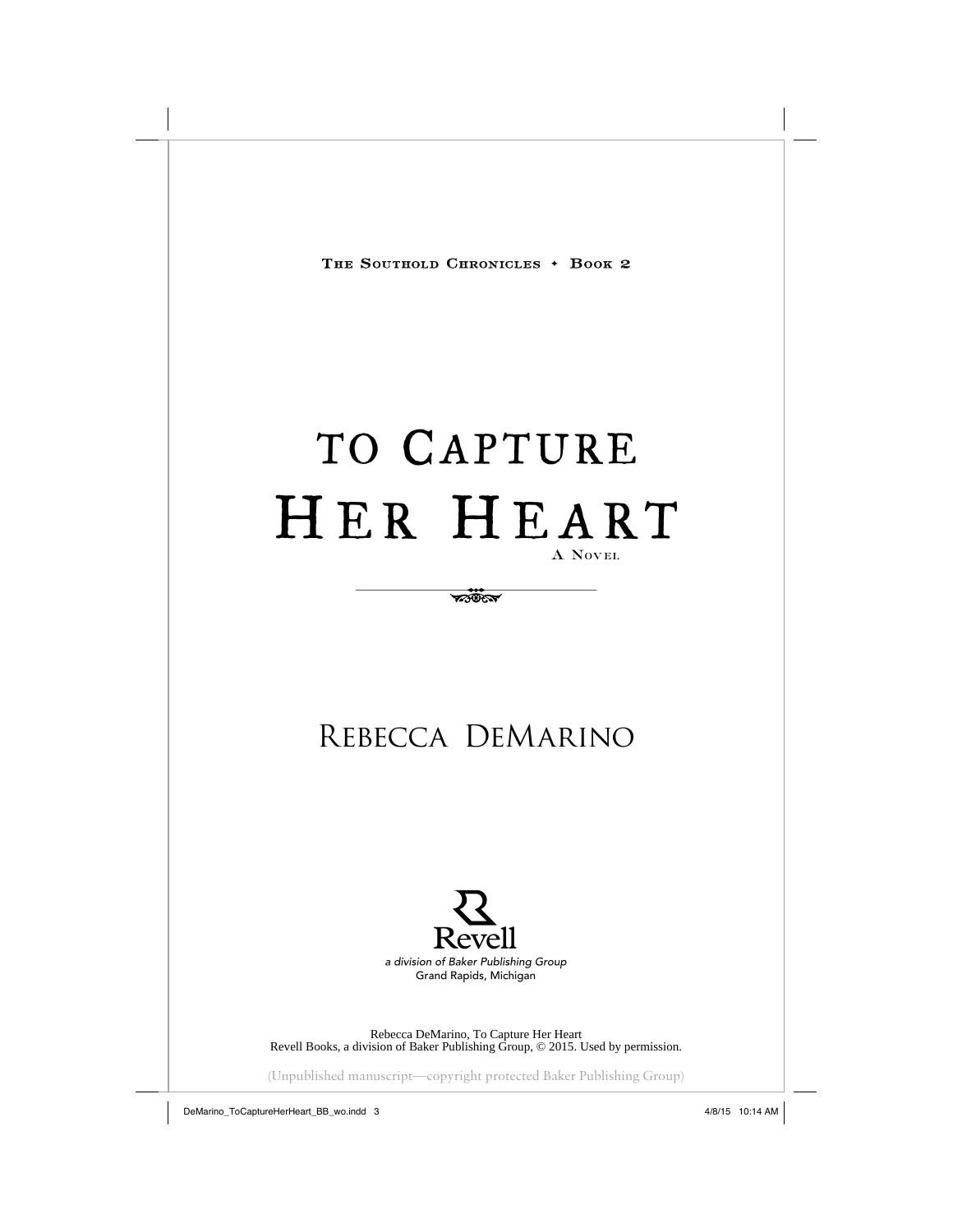© 2015 by Rebecca DeMarino

Published by Revell a division of Baker Publishing Group P.O. Box 6287, Grand Rapids, MI 49516-6287 www.revellbooks.com

Printed in the United States of America

All rights reserved. No part of this publication may be reproduced, stored in a retrieval system, or transmitted in any form or by any means—for example, electronic, photocopy, recording—without the prior written permission of the publisher. The only exception is brief quotations in printed reviews.

```
Library of Congress Cataloging-in-Publication Data
DeMarino, Rebecca.
    To capture her heart : a novel / Rebecca DeMarino.
       pages ; cm. — (Southold chronicles ; #2)
    ISBN 978-0-8007-2219-7 (pbk.)
  I. Title.
  PS3604.E4544T6 2015
  813 .6—dc23 2015005638
```
Scripture used in this book, whether quoted or paraphrased by the characters, is taken from the Geneva Bible, 1599 Edition. Published by Tolle Lege Press. All rights reserved.

This book is a work of historical fiction based on the lives of real people set during real events. However, details that cannot be historically verified, as well as some characters and events, are purely products of the author's imagination.

Author is represented by WordServe Literary Group.

15 16 17 18 19 20 21 7 6 5 4 3 2 1

#### Rebecca DeMarino, To Capture Her Heart Revell Books, a division of Baker Publishing Group, © 2015. Used by permission.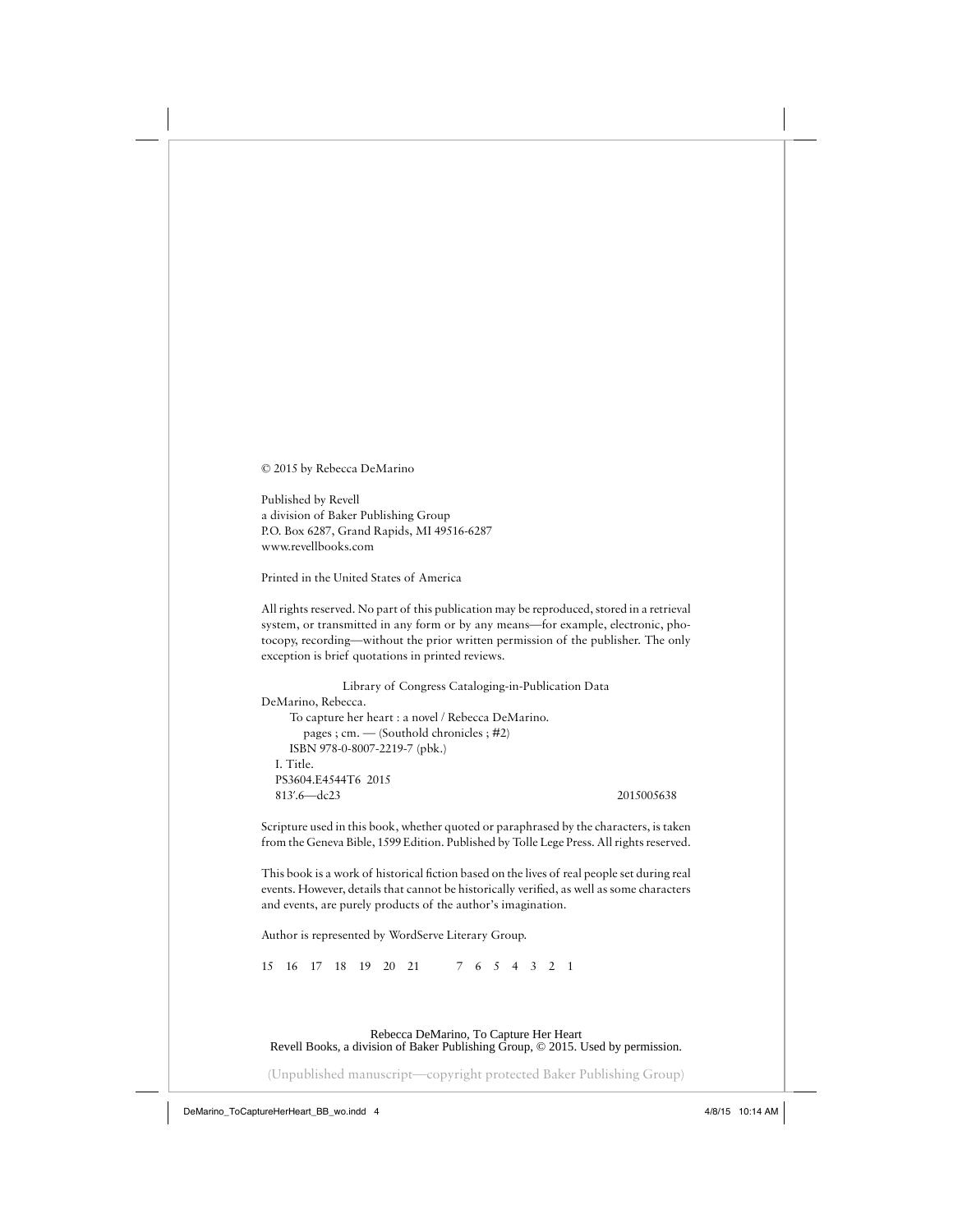To my three sweet daughters, *Jennifer Ann Brashear, Lisa Marie Taylor,*  and *Kelly Michelle Adams*.

They are the lights of my life and the dots that connect the lines from one generation to the next.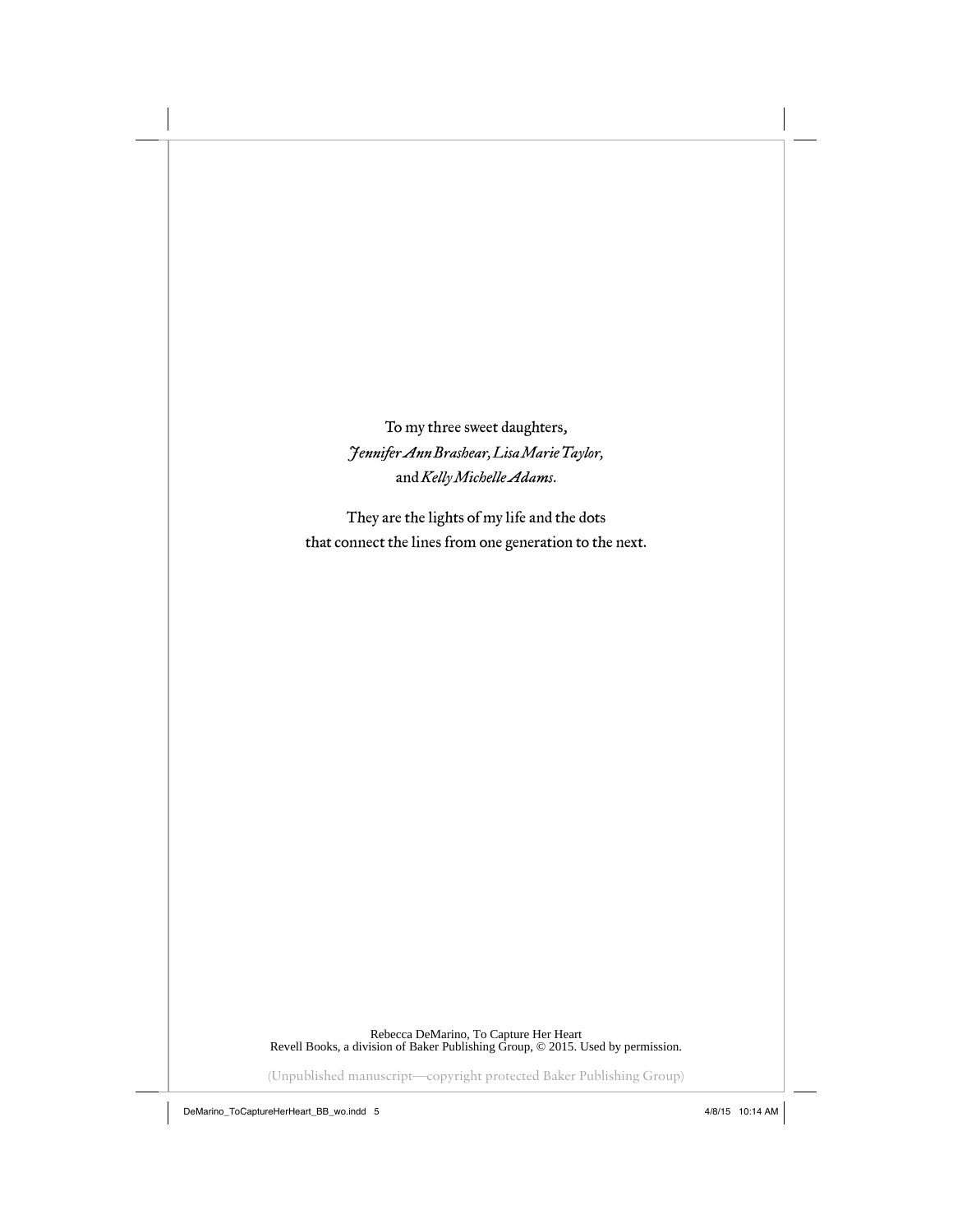Rebecca DeMarino, To Capture Her Heart Revell Books, a division of Baker Publishing Group, © 2015. Used by permission.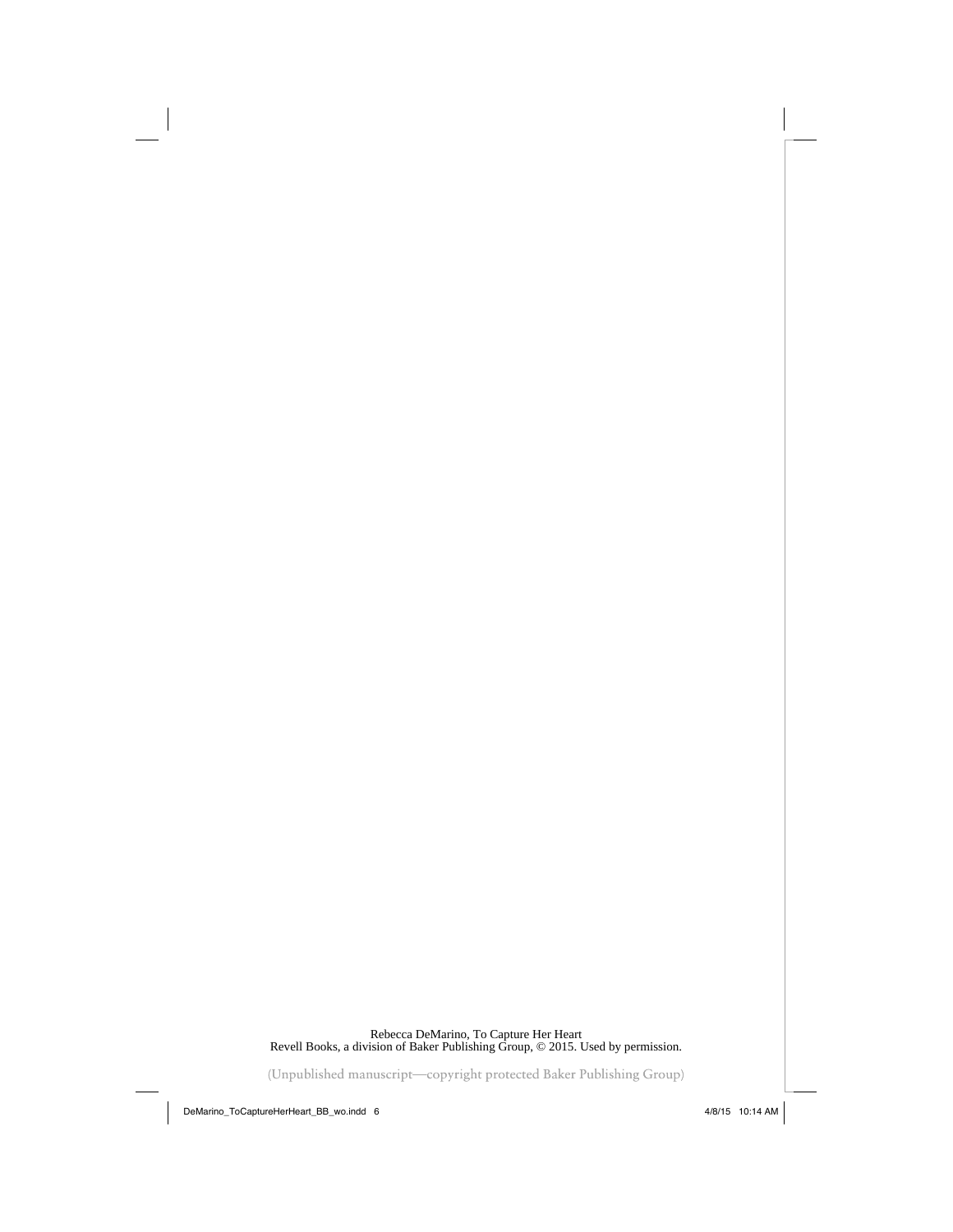### A NOTE FROM THE AUTHOR

As I wrote the second book in *The Southold Chronicles* series, I once again enjoyed being immersed in Southold, Long Island, town history. The village was isolated from English rule in the seventeenth century, but with the Montaukett to the south, the Dutch to the west, and the Narragansett to the north, it was never humdrum.

While Dirk Van Buren is a completely fictitious person, the existence of Heather Flower is somewhat controversial. Many believe she was Quashawam, the daughter of Wyandanch, the Grand Sachem of Montauk. Some say she was a second daughter of Wyandanch, and a few believe she was Catoneras, a native woman who married a Dutchman. Others say she is a legend. Historically there are accounts of the kidnapping of Wyandanch's daughter, with a ransom paid by Lion Gardiner.

The Hortons and Southold provide the backdrop for *To Capture Her Heart*, with the second generation coming of age and not always seeing the world through their father's eyes. They were looking forever forward, while through my stories I take a look back. My mother, Helen Jean Horton Worley, inspired my first novel, and she remains forever my inspiration.

7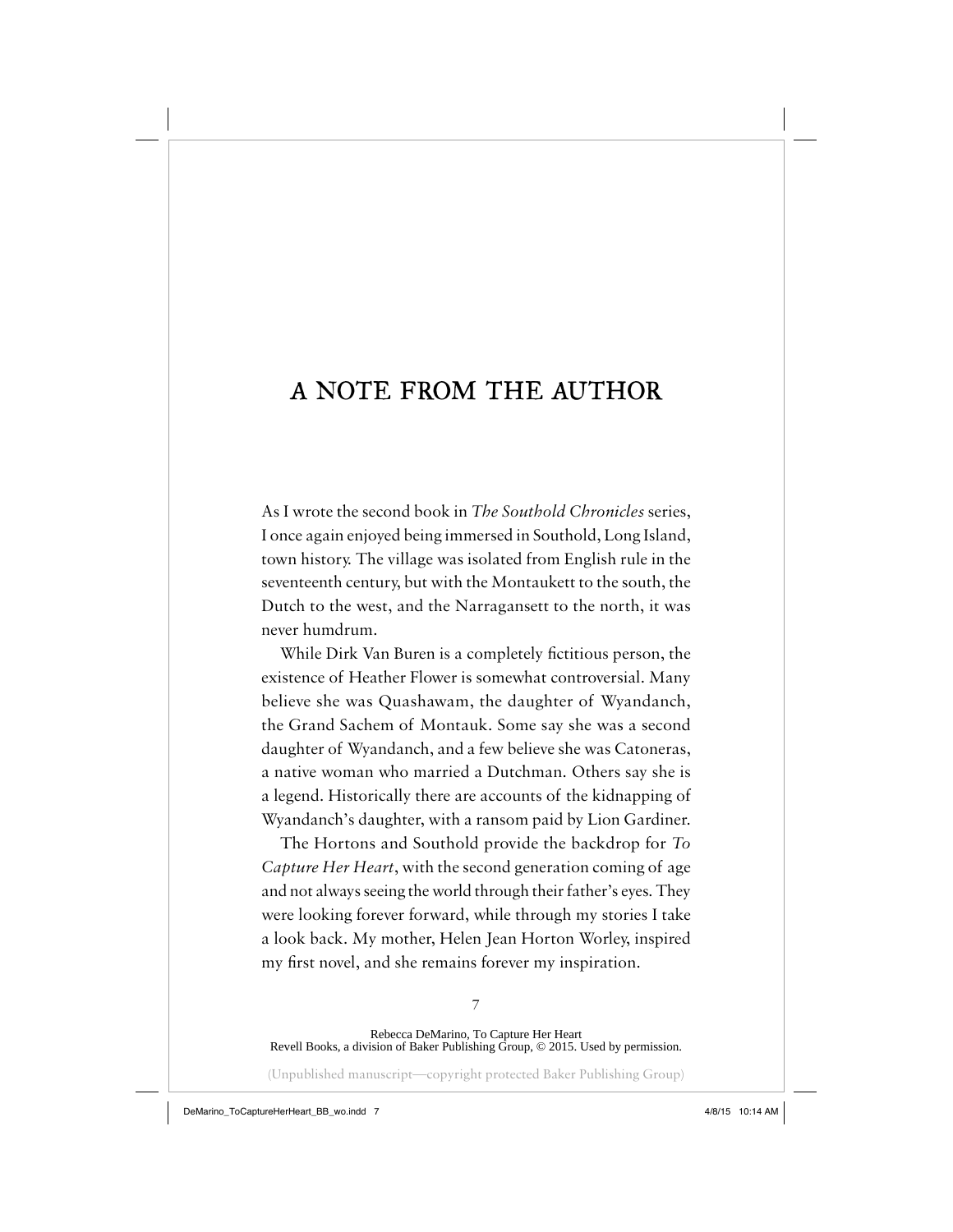Rebecca DeMarino, To Capture Her Heart Revell Books, a division of Baker Publishing Group, © 2015. Used by permission.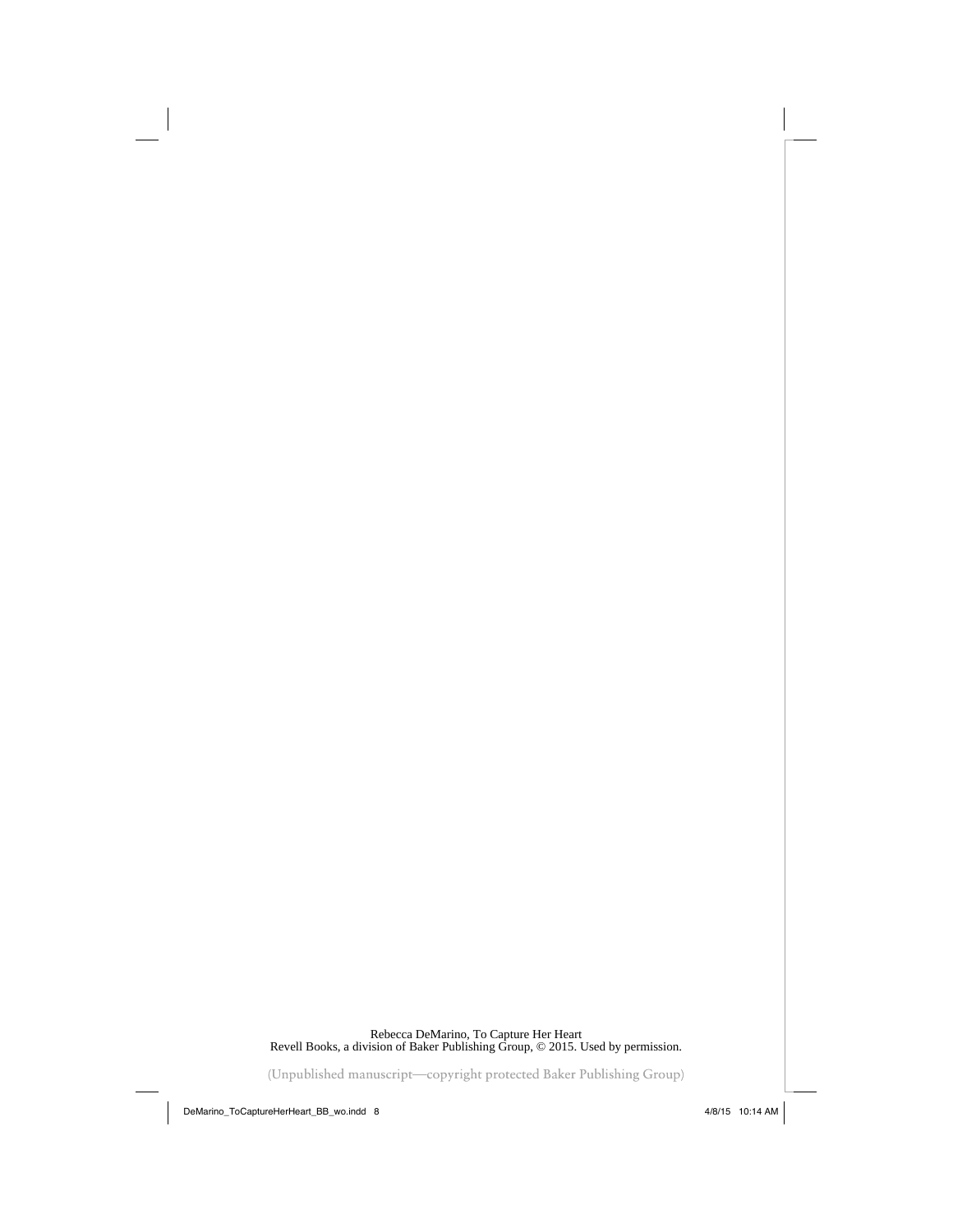

#### June 21, 1653

The thunder of a thousand hooves pounded in her ears and she buried her head beneath her tethered hands. She muffled the noise with her arms pressed against her ears. Heather Flower sat very still. She remembered the childhood game peekaboo. She'd believed if she could not see her mother, her mother could not see her.

But this was not a game. Her legs, bound at the ankles, were drawn up under her skirt, and her knees trembled as she lowered her covered head till her forehead touched them. A pool of quiet tears soaked the soft, beaded deerskin.

Sudden silence, save for the occasional snort from the winded horses, or the soft swish of their tails, brought intense fear. Her body shook as she tried to draw herself into the smallest mound possible. The restraints dug into her slender wrists, but her lips were sealed together in a thin line and not a cry escaped.

The footfalls approaching were not the tread of her Indian captors. A leather-clad hand lifted her chin, and her heart

9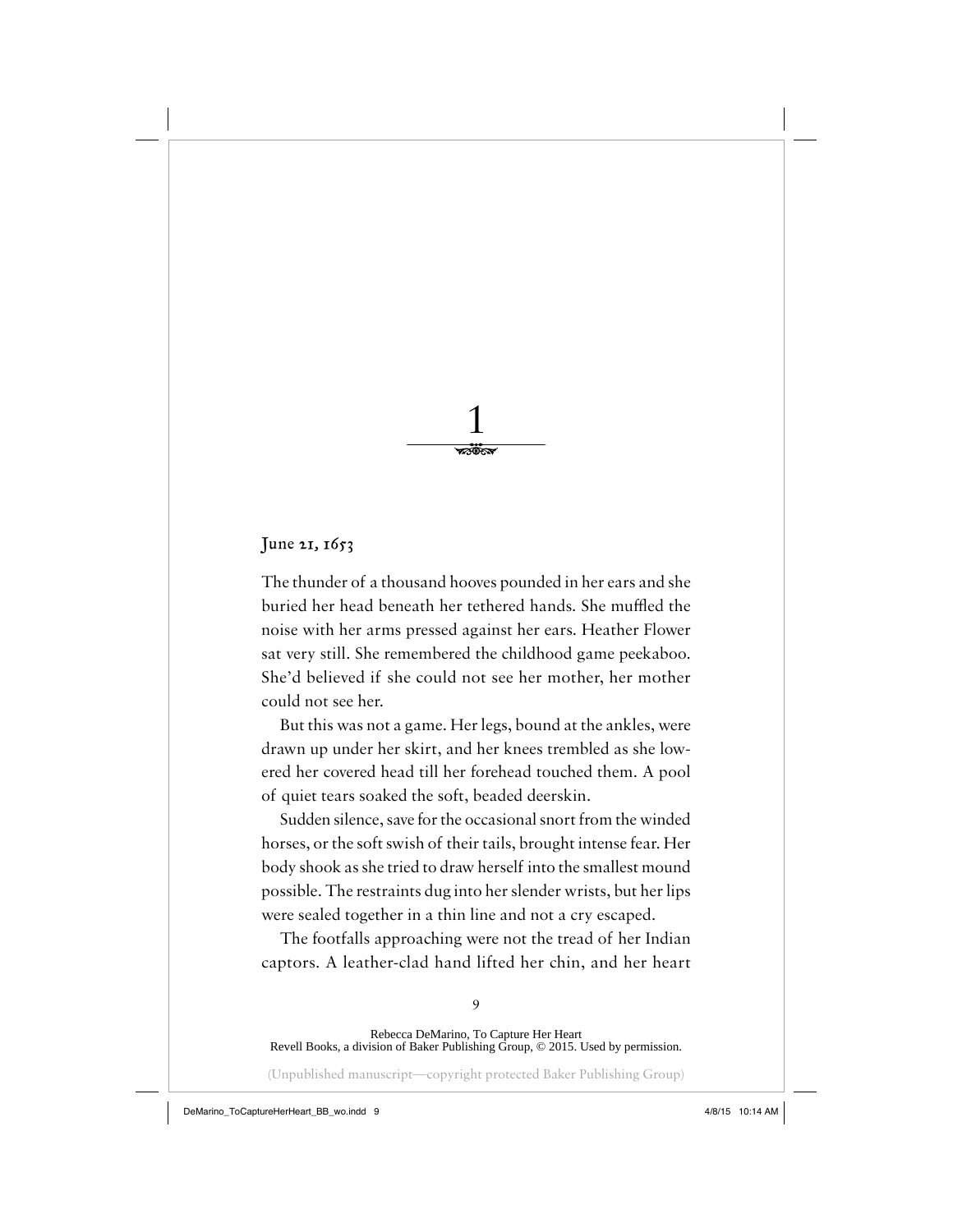quaked in her chest. Her throat constricted until it ached as she gathered her courage and lifted her eyes.

"Hallo! You are Heather Flower, the daughter of the Great Sachem, Wyandanch?"

His posture bore no malice but was instead gentle, kind. She dared to hope he would not harm her.

Her chin quivered in the cup of his glove, her moist lashes fluttered, but her voice was strong. "I am Quashawam, the Heather Flower of Montauk." She studied his face and saw kindness.

"We were sent from Lion Gardiner and his friend John Smith to find you and take you to your father, who waits for you." His voice was deep like the sound of the ocean in a conch shell, smooth and comforting. He removed his gloves and drew his knife. With a quick cut he released her ankles. He grasped her arms and lifted her to her feet.

Her legs found no bearing, and he steadied her before taking her hands in his to cut the last tether.

"Thank you, my paleface brother." She looked into eyes the color of the crystal clear bay on a warm summer afternoon.

"Take some water to drink, and when you have had your fill, I have some biscuits and dried berries for you. When did they last give you food?"

"They left me here for many days. I do not remember how many. They might come again soon. We must go. I fear the mean brothers of Connecticut." His face blurred in front of her as she dropped into his arms. The young white brave helped her back to the ground and pressed a cup of water to her lips. She drank deeply, then pushed the cup away. "*Ooneewey*. Thank you."

She knew the accent of his speech. "You are Dutch? What is your name? Why would the Englishman Gardiner send you?"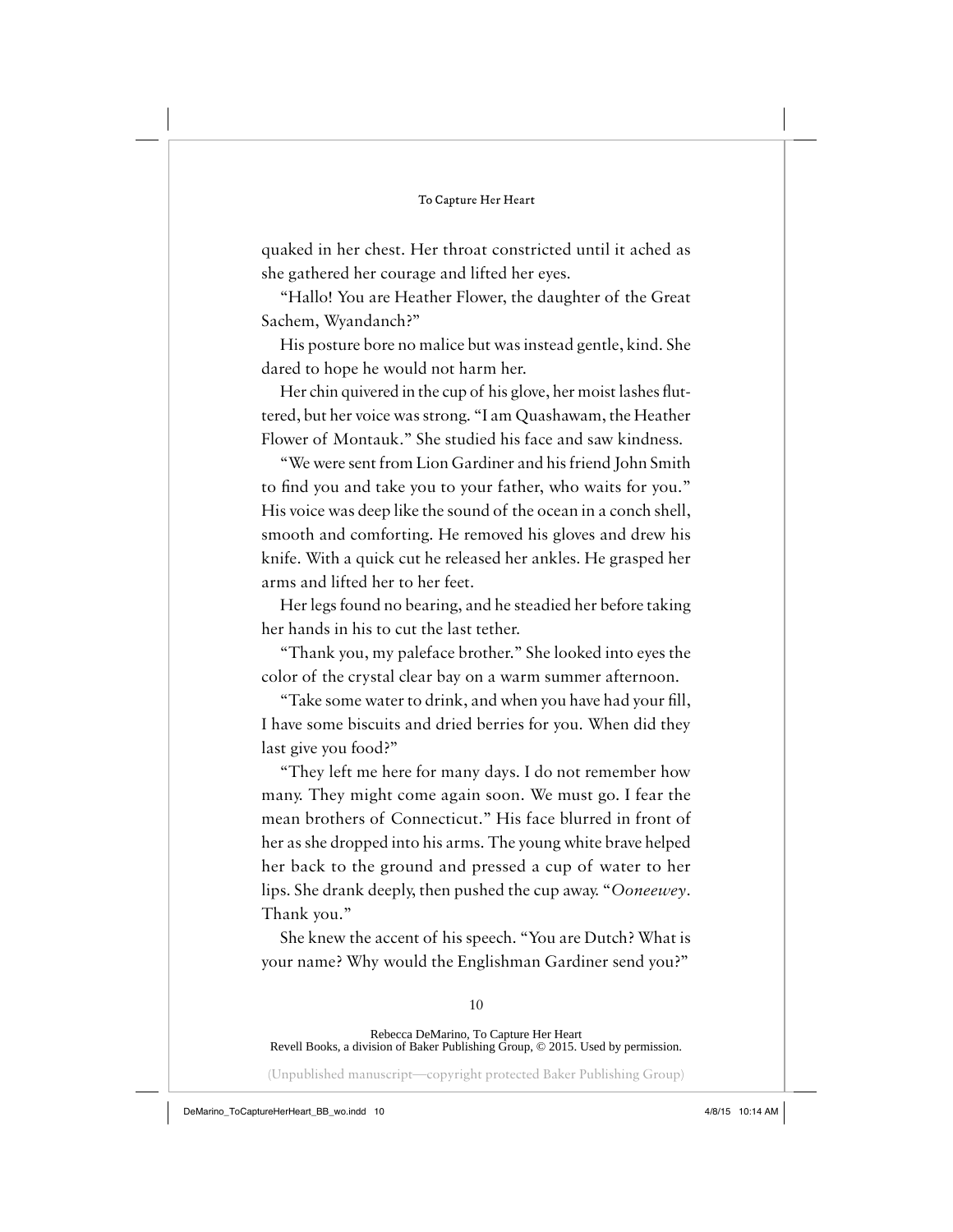"I am Lieutenant Dirk Van Buren, from Fort Amsterdam. I serve a different army, but when Gardiner needed men. Lasked to be permitted to head the party. These men are English from the Southold Militia, led by Lieutenant Edward Biggs. They are under my command on this mission. We Dutch have our own reasons to hate the fierce Narragansett. And I know their territory intimately."

He dug into his knapsack and offered a biscuit. "You may call me Dirk. Here, eat this before we travel. You need strength."

A thicket of bayberry shrubs directly behind her rustled and she startled, her reply frozen in her throat. A young cottontail scrambled from beneath. Relief rushed through her veins, quickly replaced by a wave of embarrassment. It did not go unnoticed by this man Dirk.

He squatted close beside her and pressed the biscuit in her hand. "Amazing what noise a small creature can make, *ja*? You are safe now. Take this."

She chewed as she stared at the rescue party, now dismounting and rummaging in their own knapsacks for food. She counted twenty-five men. "I heard the running of many hooves—I thought hundreds of horses, thousands of hooves."

"I'm not sure there are that many horses on Long Island." His clear blue eyes penetrated hers. "*Hoe gaat het?* How are you? How were you treated?"

She drew a deep draught of warm air, scented with the bayberry and old pine needles, and calm engulfed her. "They were happy to have the daughter of Wyandanch. They taunted me with thoughts of what my father must endure. And though they did not hurt me with arrows or knives, they cut to my heart with their words. When they received the wampum sent by my father and the paleface Gardiner, they told me they were

11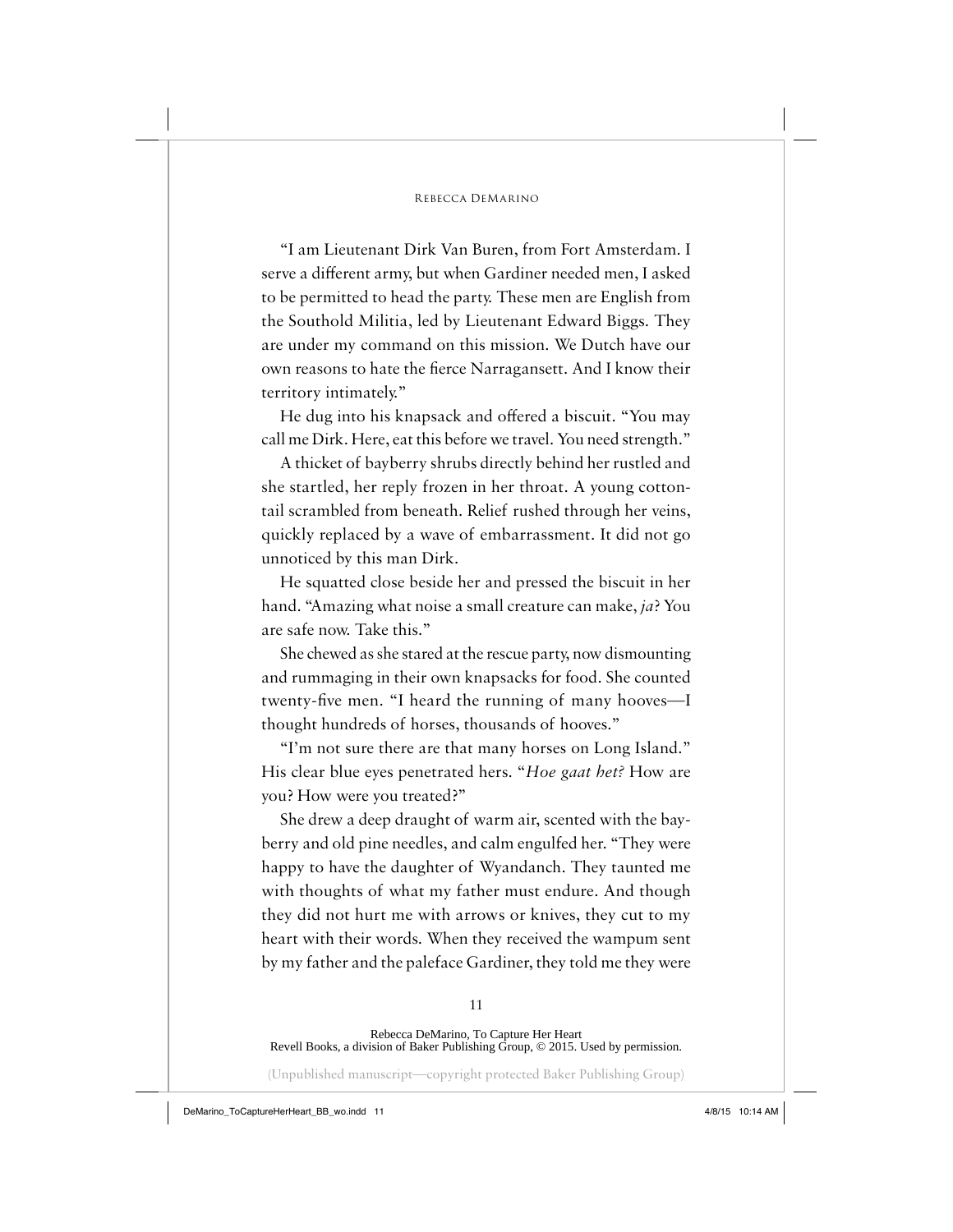releasing me, but then left me here to die. Or worse, to fear they would return with their mean ways."

Dirk stood and held out a strong hand. She held tight as he pulled her up and watched as he brought his horse, the color of tanned buckskin with a sooty black mane and tail, to her side. She held out her hand and stroked the horse's muzzle. "She has a name?"

"*Ja*, her name is Button. Miss Button I call her."

Heather Flower nodded.

"I can protect you best if you ride in front," he said simply as he lifted her in one swoop onto pommel of the saddle.

The English lieutenant gave the search party the command to mount their horses and they split to ride fore and aft of the Dutch lieutenant. The long ride around the North Sea began.

The woman captivated Dirk as he guided his horse up a wide deer trail. The Montaukett were a tall, strong people, and she was almost his equal in height. She held herself in a majestic manner that bespoke of the royalty she was born into. Her eyes were fiery like black opals, and her mouth pouty and red like a blossom. Her skin was a creamy copper, and her hair ebony with the sheen of bear grease. Tangles and snarls from weeks without a comb made him want to reach out and smooth her tresses. He made a mental note to give her his military issue comb when they made camp.

He was drawn to her, there was no denying, and he longed to be her hero, to protect her. That he would do, but her heart was tender. Ninigret, the fierce sachem of the Narragansett and enemy of the Long Island natives, had killed her groom on their wedding day. His warriors forced her to watch and then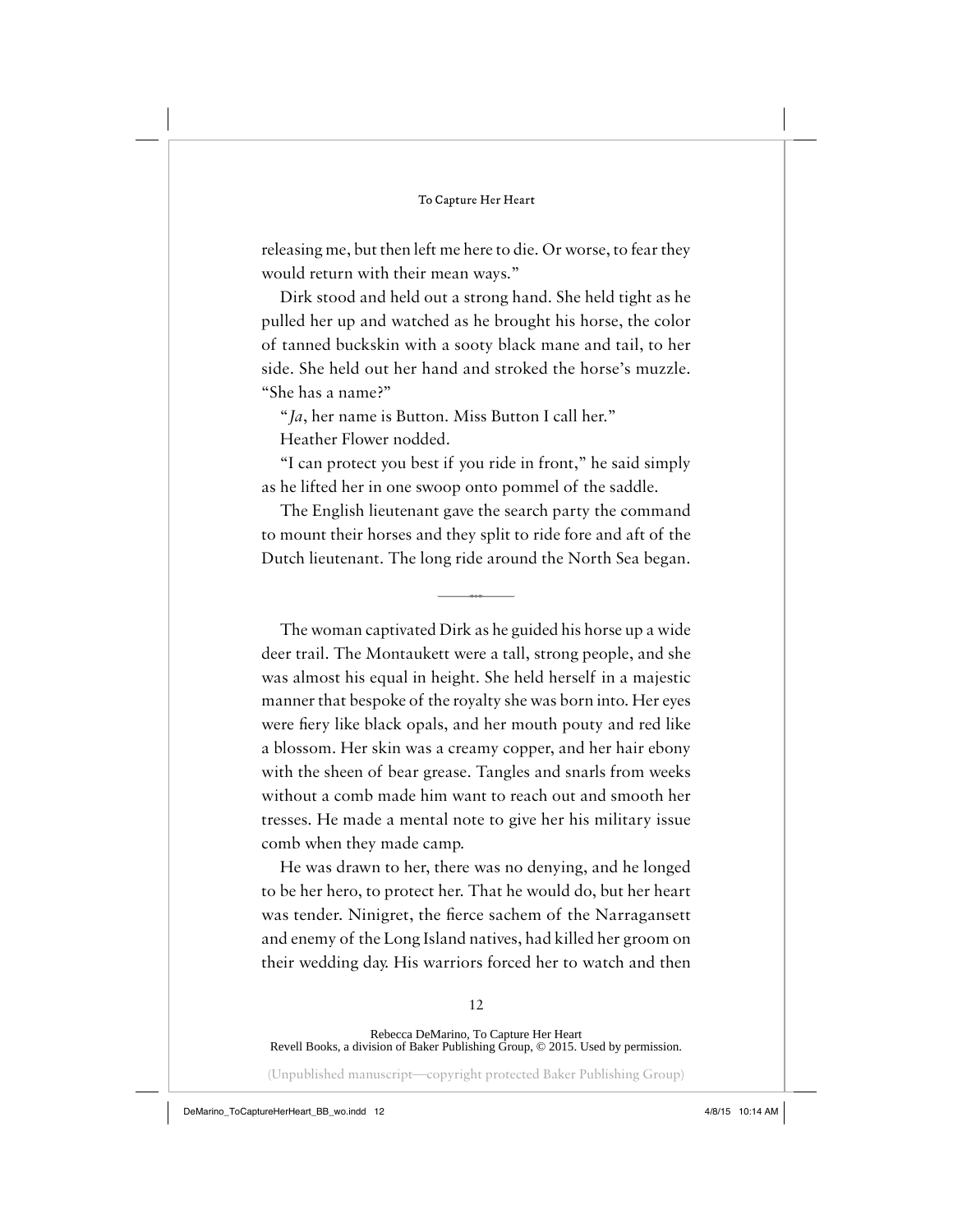kidnapped her and thirteen other Montaukett women. Dirk would protect her, yes, but that meant to protect her heart as well. He'd have to guard his own to do that.

He urged his steed down a steep embankment toward the bay and kept the reins in, guarding Heather Flower like he would a flickering flame on a windy day. "We will ride west along the bay until we can cross the East River at Manhattan over to Brooklyn. It's a hard seven-day ride to Montauk in good circumstances. You must tell me when you need to rest or when you are hungry. I want you to be strong."

She stared straight ahead, head held high. He knew he would not hear a complaint from her, not even a whimper. It was the way of her people.

Hours passed and the sun became a blazing ball in the west, low on the horizon. Fort Saybrook loomed on the hill and Dirk passed word to the front that Captain Mason expected them. As they rode past the old burned-out portion of the fort, he found it odd to be coming here, a Dutch fort now under English control, and he, surrounded by Englishmen. But there were issues in this wilderness that brought them together on some fronts.

As they entered the palisades, a small contingent of men greeted them, taking their horses to the livery and directing them to headquarters.

Captain Mason stood up from behind his desk and came around to shake Dirk's hand, but his eyes were on Heather Flower. She remained in the open doorway, and with her high cheekbones, large eyes, and lips like Leonardo's Mona Lisa, Dirk was certain the captain was as enchanted as he was. "Sir, I present Heather Flower, daughter of the Grand Sachem Wyandanch of Montauk."

Mason cleared his throat. "We have much regard for your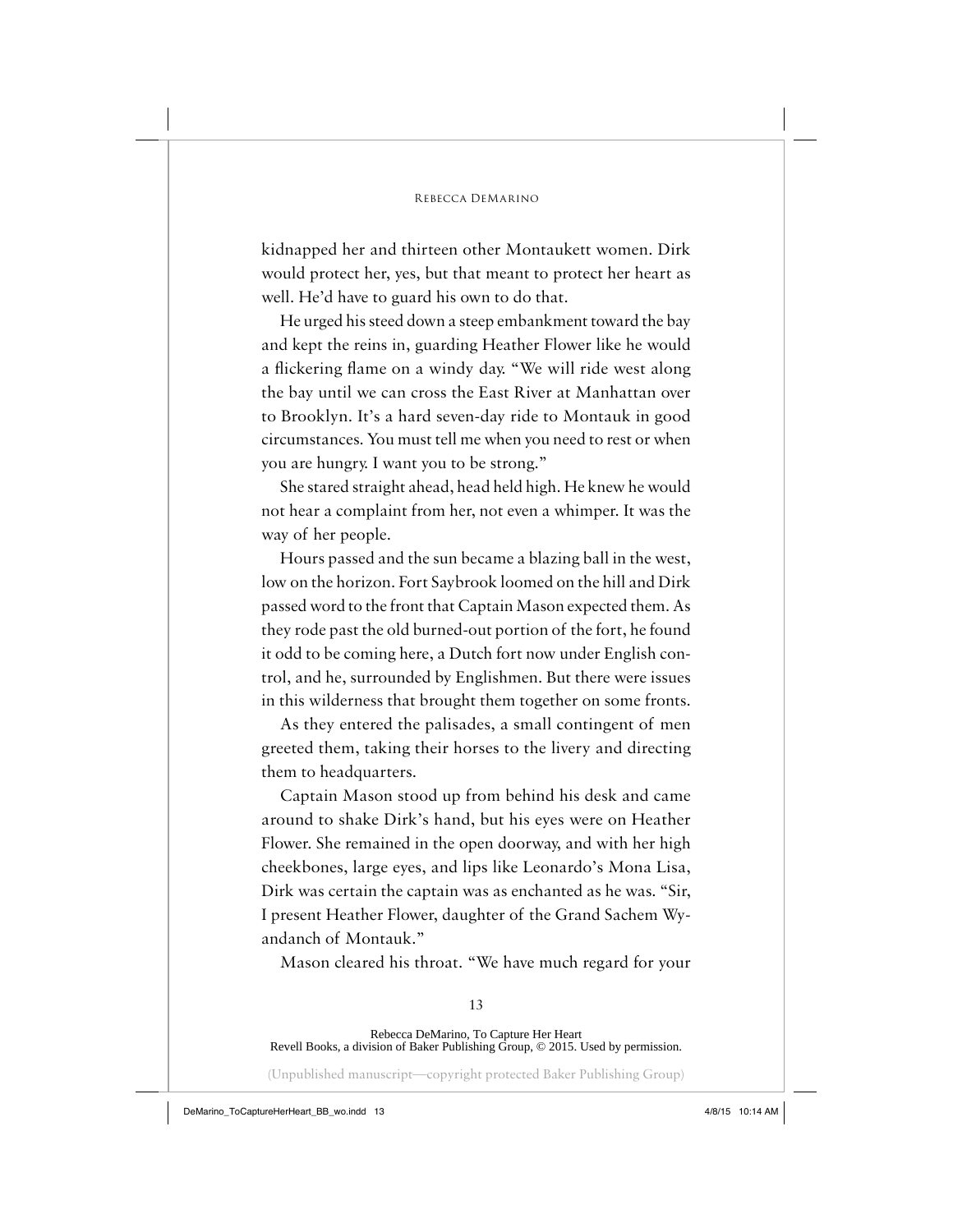father. It is a privilege to assist Captain Gardiner in your return. You shall sleep here tonight and on the morrow Lieutenant Van Buren shall escort you home. Now in the meantime, you need a hot meal." He took her arm and led her out.

A hearty meal of corn mush and biscuits with a slather of butter was served, and Dirk watched with pleasure as Heather Flower eagerly ate a full portion. The contented but weary party threw their bedrolls down for the night. He spread hers a bit further from the men.

"You are safe here. Men guard the gates and fence line at all hours." He settled himself atop his own bedding, tucking his musket close to his side. The ground was hard and the night alive with cricket chirps. Somewhere an owl hooted. He propped his hands beneath his head and stared at the heavens.

The night was warm and the ink sky a dance of thousands of winking stars. An astral display fell as if the sky had parted. Some Indians believed it to be a sign of travel heroes and he glanced over to the still form of Heather Flower and hoped she'd seen it.

He asked God for travel mercies as sleep claimed him.

Heather Flower was awake before the sun rose. The crescent moon had set hours ago, but the crisp stars still illuminated the sky. She crept toward the glow of the fire and sat. She clutched the comb Dirk had given her the day before and began to pull it through the tangles in her hair. Strand by strand the snarls came undone. As the men began to stir around her, she finished a long braid over her shoulder.

Cook came out to refresh the fire and fried yesterday's corn mush for a tasty breakfast. He put together a dinner packet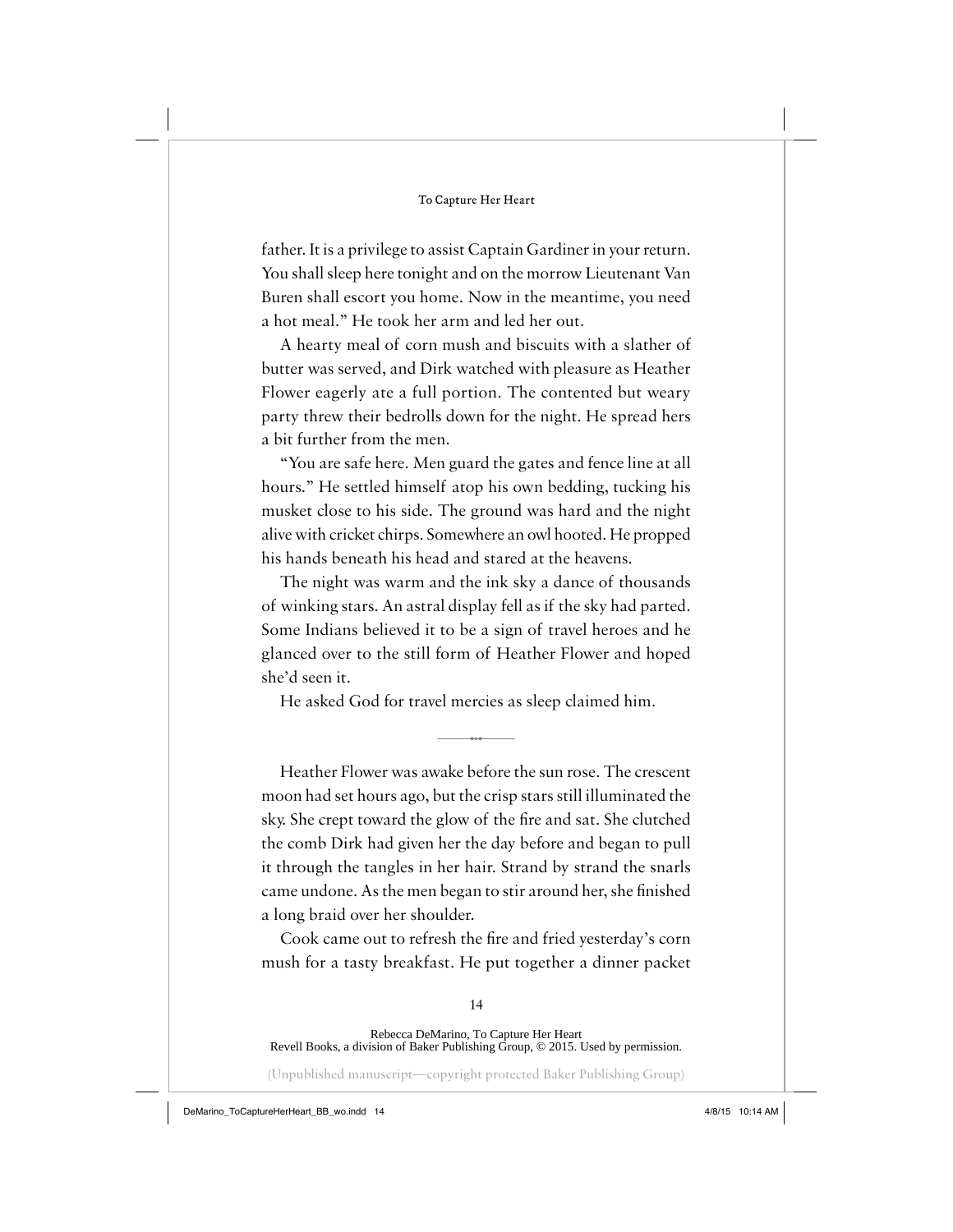of salt pork, biscuits, and dried apples. Dawn was still new as the small band of men mounted their horses. Dirk lifted her to the saddle, then swung up behind and led the party out of the palisade gate.

The man Dirk was very quiet, but Heather Flower did not mind. She was safe and she was going back to her father and mother, back to her people. "You are brave to rescue me from the Narragansett. You are clever too. You did not come across your North Sea in the great canoes with wings. You would have been slaughtered by Ninigret. You came by horse following the land."

"*Ja*. I know the heart and thoughts of Ninigret. I know his land like my own home-country. It is why Captain Gardiner entrusted his best men to my care. It was the wish of your father, as well."

They rode in silence as she thought of her family, her head barely touching Dirk's shoulder. She studied the trail in front of them and listened to the wind in the willows that lined the path. She would know trouble before it could be seen and certainly before any of the rescue party.

At length they entered an open saltmarsh and she relaxed ever so slightly. "They killed my new husband. I saw them. As we celebrated our wedding, Ninigret killed him. My father, mother, and brother were tied up. His warriors held me by my arms and made me watch. My husband looked into my eyes until his last breath. And then Ninigret ordered his men to take me and the other women. They threw us into the bottoms of canoes and rowed swiftly across the black waters."

"You need not tell me this if it hurts you. I know the story. I am sorry for the terrible massacre. I am sorry for your husband and your pain."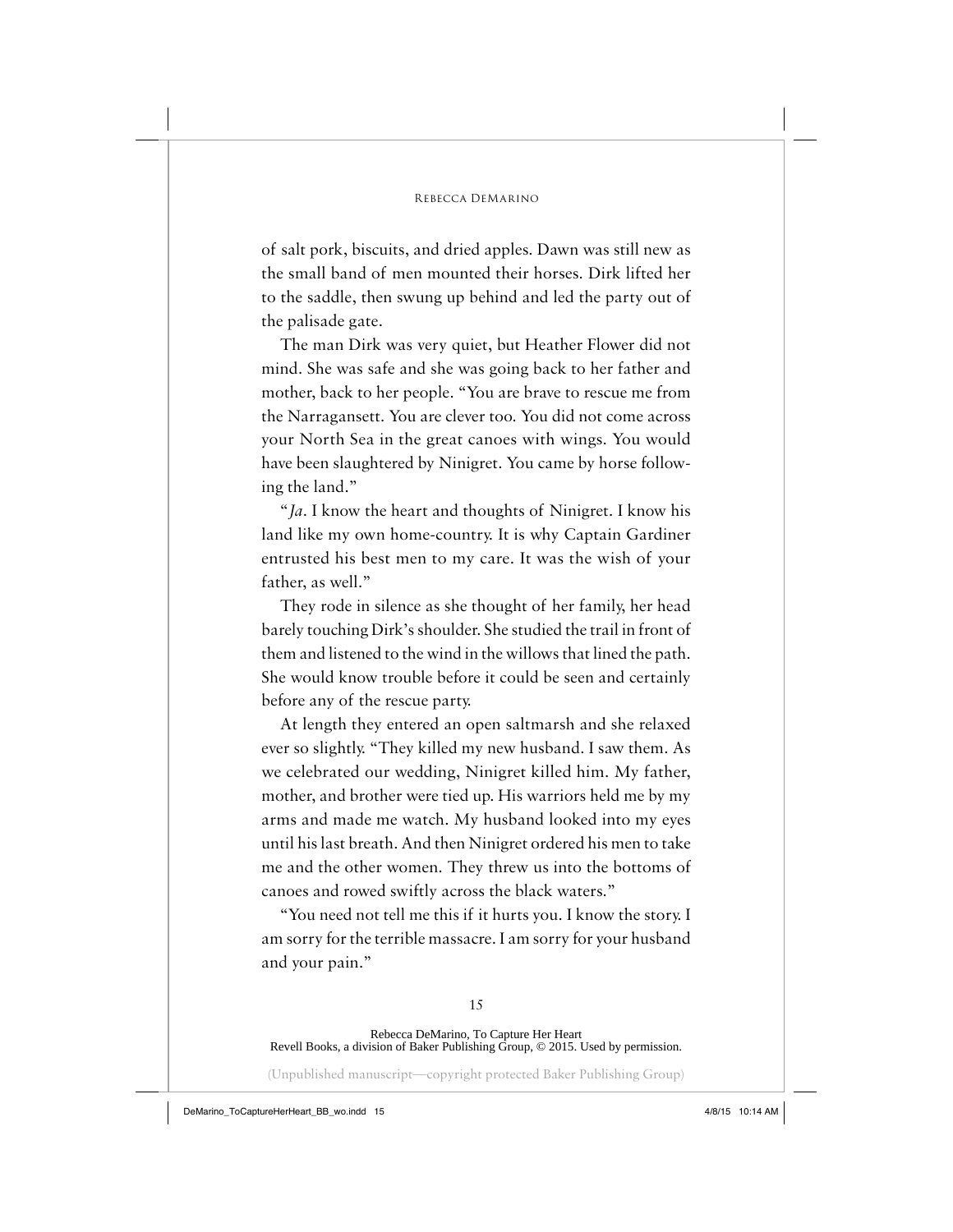"I would die rather than stay with the Narragansett."

"*Ja*, but you don't have to. You are safe, Heather Flower. Safe with me."

She let her head rock backward until she rested in the hollow of his shoulder. This man she owed her life to. A small smile played at the corner of her mouth—the first smile since she'd smiled at her new husband—as Dirk tried to speak her language with his Dutch accent. It was very different than the English, but she liked the cadence.

They rode long days, with few stops. With the summer solstice only a day behind them, the evening light gave them a long day of travel, and when it faded they bedded down where they could, always with men guarding the night. On the fourth day of travel, Fort Amsterdam was a welcome sight. Heather Flower was given her own quarters that night. The Englishmen slept in their bedrolls by the fire.

At dawn Heather Flower awoke before anyone, as she had each morning. She warmed herself by the fire until the search party joined her. They broke their fast with little cakes the Dutchmen called *poffertjes*, which she found to her liking. She watched Dirk while he ate with gusto. Her brother, Wyancombone, could wolf his food in that way. It would be good to see him again. Soon she would be home.

Dirk tied his knapsack and musket to the back of his saddle. Moving to the front of Miss Button, he untied her feedbag and talked low as he patted her neck. The last leg of the journey would be a long one. They could make Wading River in two days, but tonight they would need to find shelter somewhere in Samuel Ketcham's valley. Montauk would be another day's ride.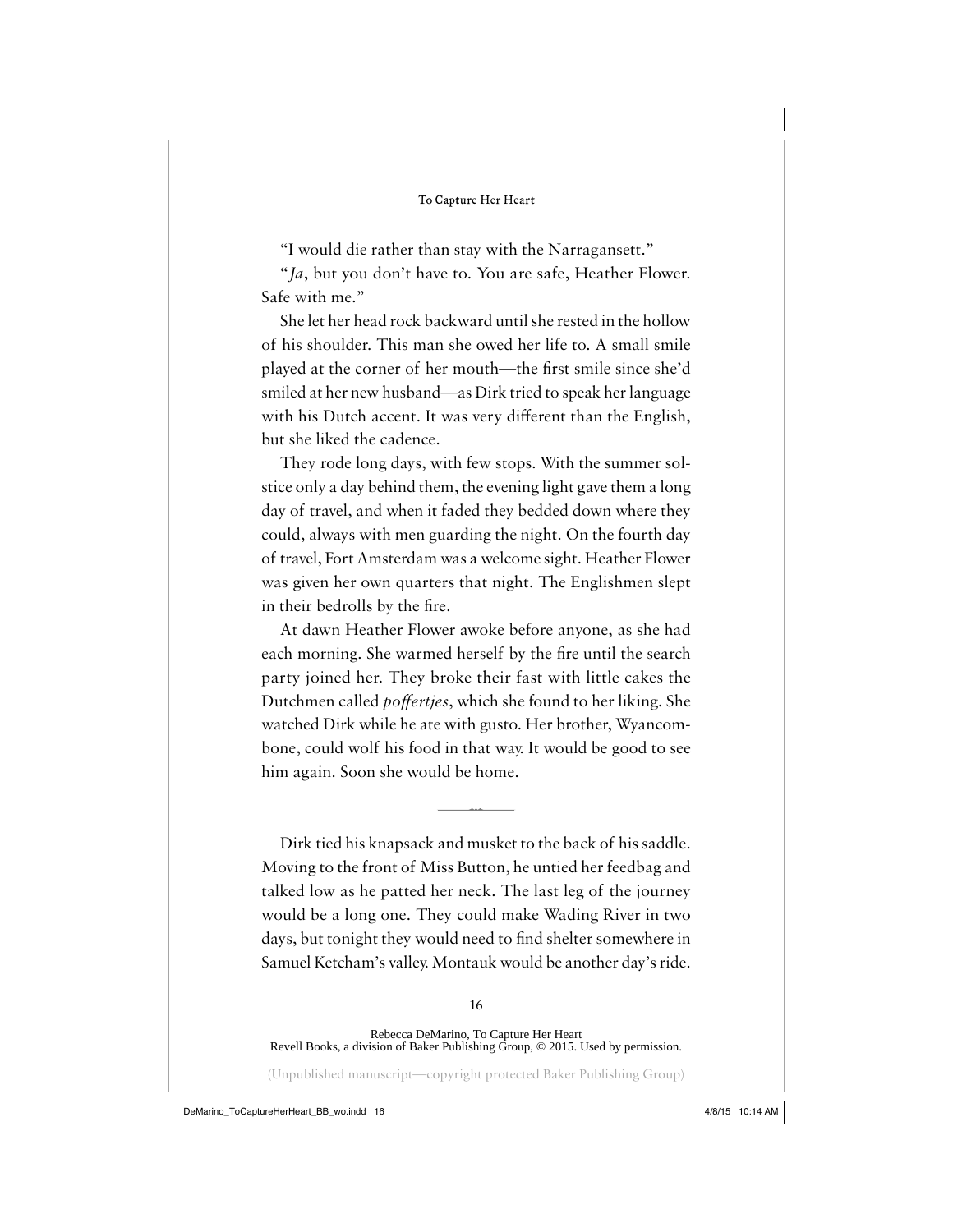Button's ears flicked toward excited shouts at the front gate. Dirk turned as Joseph and Benjamin Horton rode through to the livery. He strode toward the brothers. "Hallo there!"

"Good morrow to you, Lieutenant." Joseph swung down from his Great Black and stuck out a hand, his gloves tucked under his arm.

"What brings you to New Amsterdam?" Dirk's brow creased as he gripped the Englishman's hand.

"We've been sent to escort Wyandanch's daughter."

Something of a rock formed in his throat and he swallowed hard before answering. "I am her escort. You may accompany your men home with us. We will make Samuel Ketcham's by dark." Dirk looked from the Horton brothers to Biggs.

Benjamin stepped forward and offered to shake. "Captain Gardiner and my father, Barnabas, send their regard and a hearty thank-you, but we are instructed to bring Heather Flower from here. There will be no need for you to travel with us."

A flock of noisy red hens pecked at the dirt in hopes of a seed or kernel of corn. Dirk watched as they bobbed and then scurried in every direction as Heather Flower approached. How would she feel? She trusted him. He wanted to scoop her up onto his horse and ride fast.

Instead, he waited for her to join them. "These men are here to take you home. They tell me I am to stay here at the fort, and you will be under their jurisdiction. Is that what you would want?"

She nodded to Joseph and Benjamin. "*Aquai*, friends. Dirk, they are like brothers to me. They are the sons of Mary, friend of my aunt Winnie of Southold, Old Yennicott. It would be unkind of me to say no. But I thank you from the heart for what you have done for me. I will never forget you."